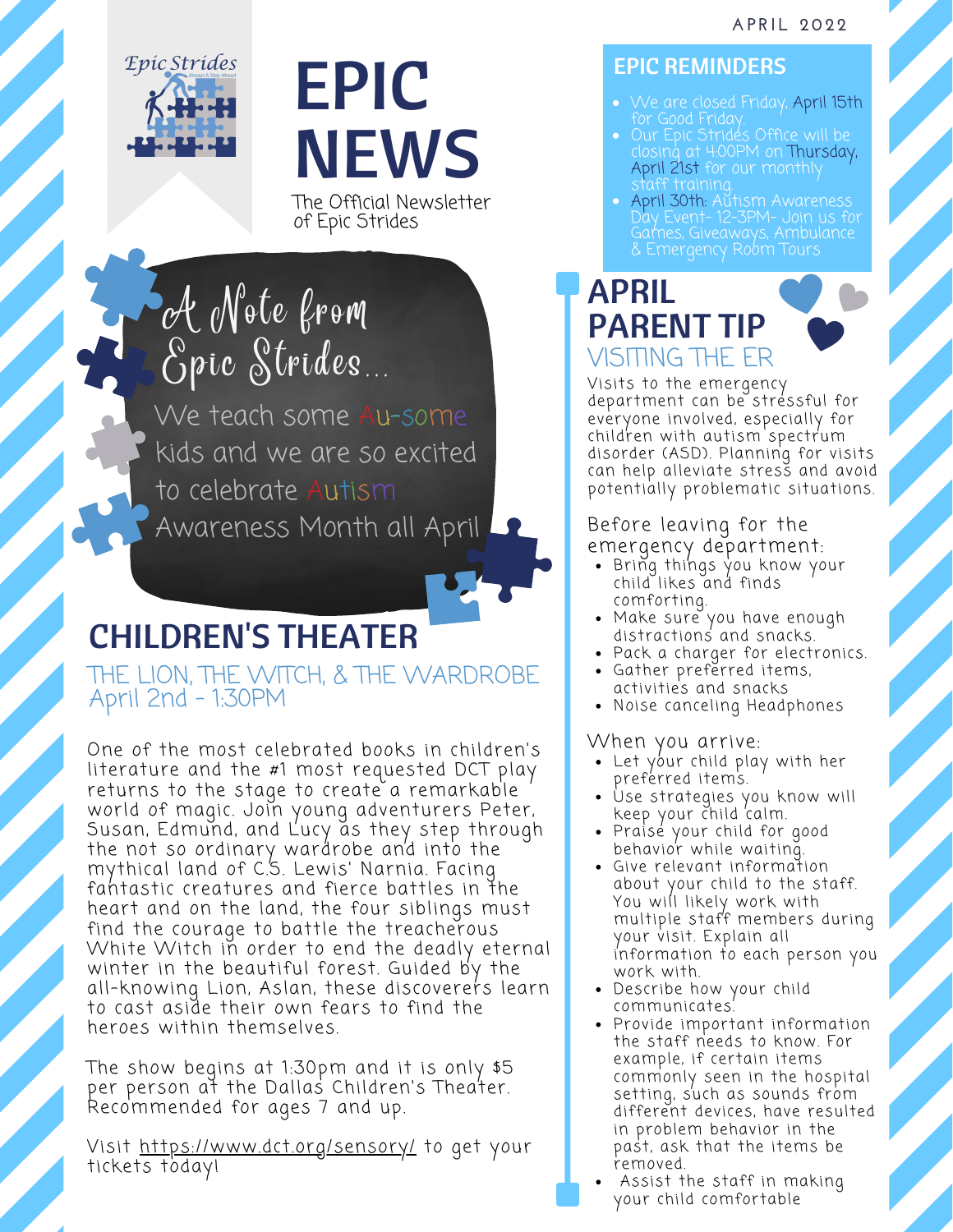

## **EPIC NEWS**